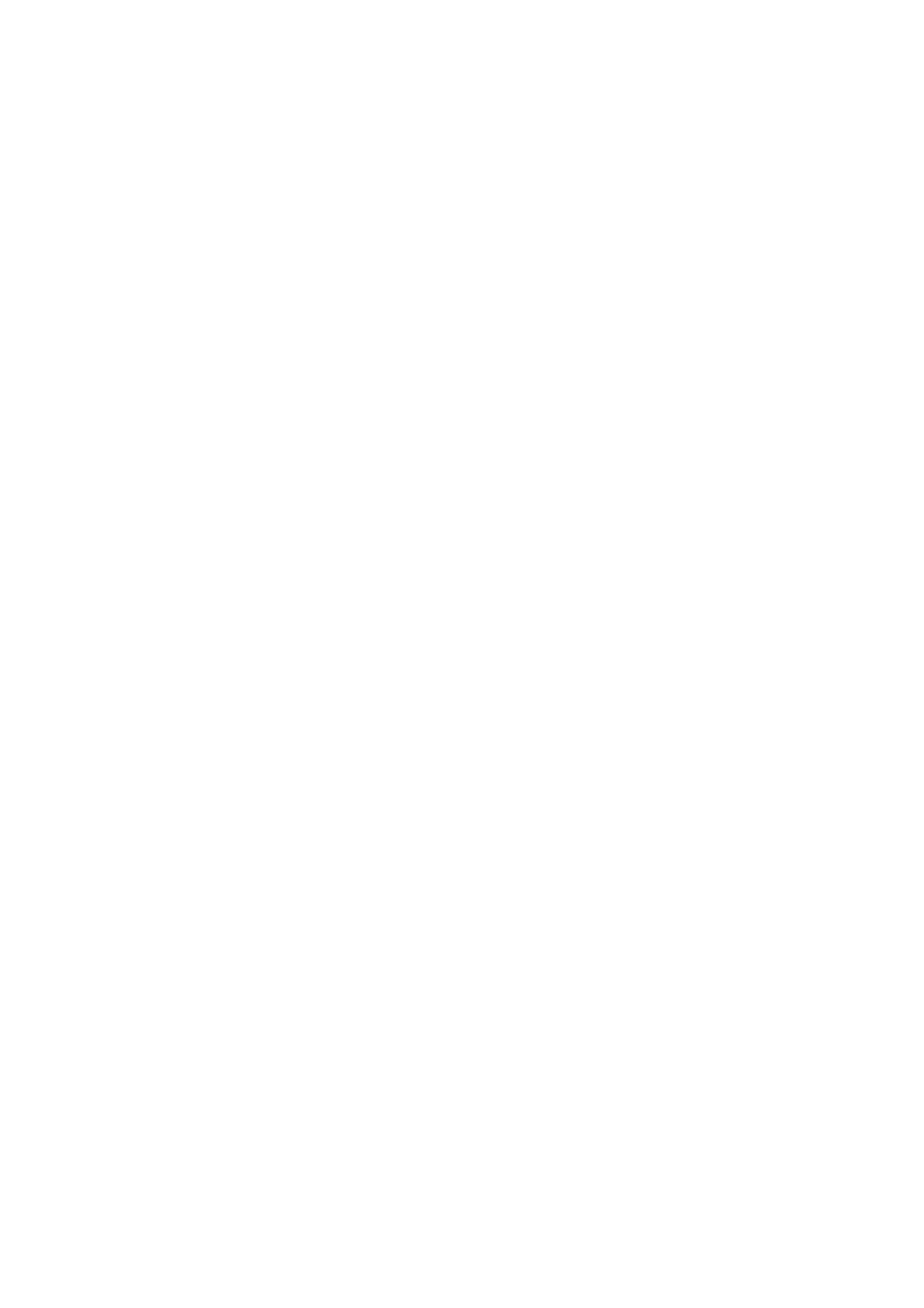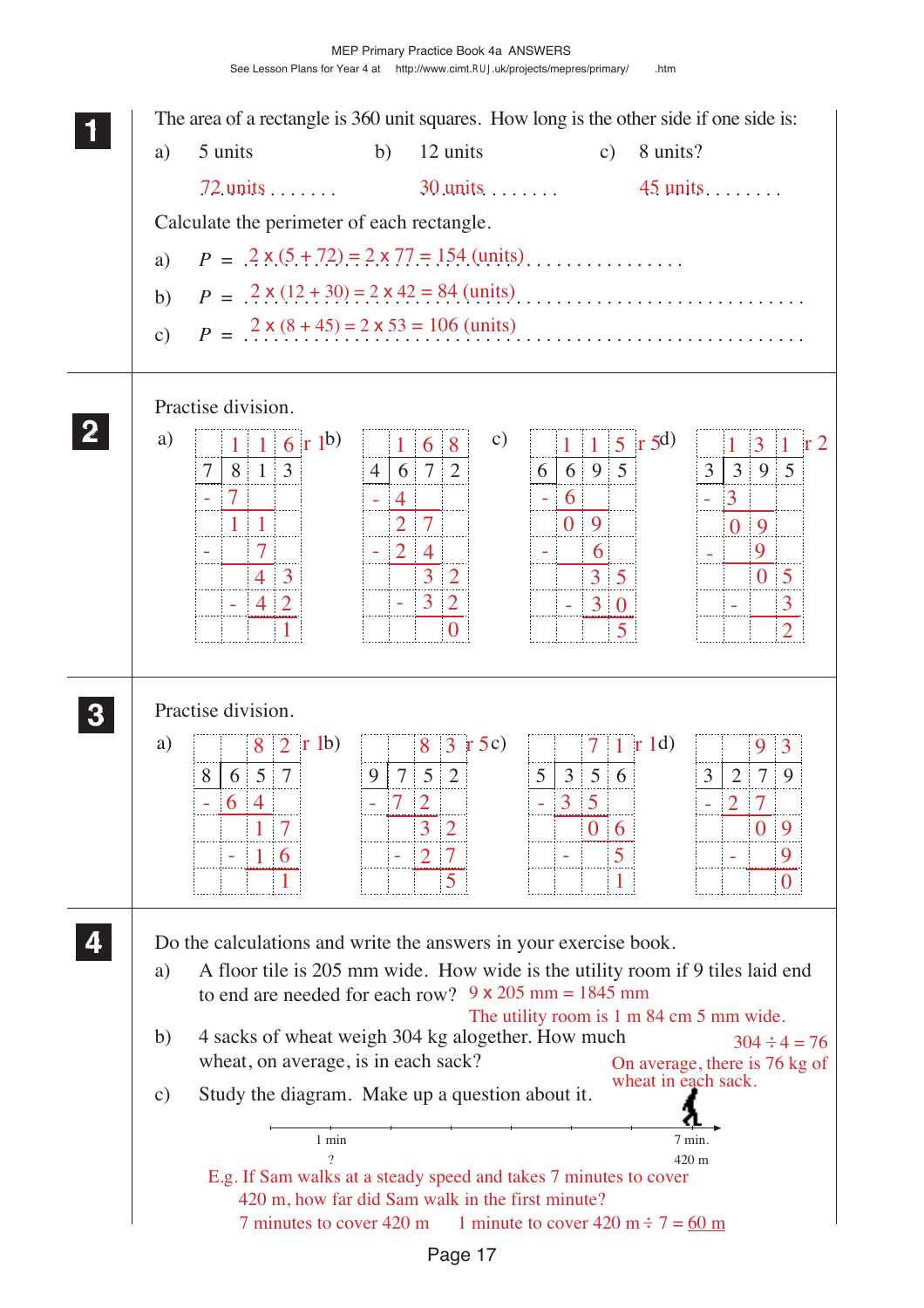|               | Which numbers can be written instead of the letters?                                                     |                                                                 |  |  |  |  |  |  |  |
|---------------|----------------------------------------------------------------------------------------------------------|-----------------------------------------------------------------|--|--|--|--|--|--|--|
|               | $157 \times 3 + a = 196 + 285$                                                                           | $a = 10$                                                        |  |  |  |  |  |  |  |
|               | $b + 136 \times 2 = 640 \div 8 + 292$                                                                    | $b = 100$                                                       |  |  |  |  |  |  |  |
|               | $376 + 287 \leq c - 126 \leq 134 \times 5$                                                               | c: 789, 790, , 796                                              |  |  |  |  |  |  |  |
|               | $364 \div 7 + 100 < 160 - d < 55 \times 3 - 8$ d: 7, 6, 5, 4                                             |                                                                 |  |  |  |  |  |  |  |
|               | One quarter of a path has already been paved. How much has been done if the<br>whole path is 792 m long? |                                                                 |  |  |  |  |  |  |  |
|               | 792 metres                                                                                               | Calculation:<br>Check:                                          |  |  |  |  |  |  |  |
|               | $x$ metres                                                                                               | $1 \t9 \t8 \t x \t4$<br>98<br>$7 \mid 9 \mid 2 \mid$<br>4 7 9 2 |  |  |  |  |  |  |  |
|               | $792 \text{ m} \div 4$<br>Plan:                                                                          | $\frac{4}{3}$<br>3 <sup>1</sup><br>9                            |  |  |  |  |  |  |  |
|               | <i>Estimation:</i> 800 m $\div$ 4 = 200 m                                                                | $3\quad 6$<br>$\overline{3}$<br>$\overline{2}$                  |  |  |  |  |  |  |  |
|               | <i>Answer</i> : 198 m has been paved.                                                                    | 3 2<br>$\Omega$                                                 |  |  |  |  |  |  |  |
|               | Pete can cycle 4 m in one second. How long will it take Pete to cycle:                                   |                                                                 |  |  |  |  |  |  |  |
| a)            | 760 m                                                                                                    | b) $380 \text{ m}$                                              |  |  |  |  |  |  |  |
|               | $760 \div 4$                                                                                             | $380 \div 4$                                                    |  |  |  |  |  |  |  |
|               | $= 400 \div 4 + 360 \div 4$                                                                              | $= 360 \div 4 + 20 \div 4$                                      |  |  |  |  |  |  |  |
|               | $= 100 + 90$<br>$= 190$                                                                                  | $= 90 + 5$<br>$= 95$                                            |  |  |  |  |  |  |  |
|               | Pete will cycle 760 m in 190 seconds. Pete will cycle 380 m in 95 seconds.                               |                                                                 |  |  |  |  |  |  |  |
| $\mathbf{c})$ | $1520 \text{ m}$                                                                                         |                                                                 |  |  |  |  |  |  |  |
|               | $1520 \div 4$                                                                                            |                                                                 |  |  |  |  |  |  |  |
|               | $= 1200 \div 4 + 320 \div 4$                                                                             |                                                                 |  |  |  |  |  |  |  |
|               | $=$ 300 + 80                                                                                             |                                                                 |  |  |  |  |  |  |  |
|               | $= 380$                                                                                                  |                                                                 |  |  |  |  |  |  |  |
|               | Pete will cycle 1520 m in 380 seconds.                                                                   |                                                                 |  |  |  |  |  |  |  |
|               | Fill in the missing numbers and signs.                                                                   |                                                                 |  |  |  |  |  |  |  |
| a)            | $708 \rightarrow 3 \mid 5 \mid 4$<br>1 8<br> 1                                                           | $1 3 9  \times 5 +  3 $<br>$698 =$<br>b)                        |  |  |  |  |  |  |  |
|               |                                                                                                          |                                                                 |  |  |  |  |  |  |  |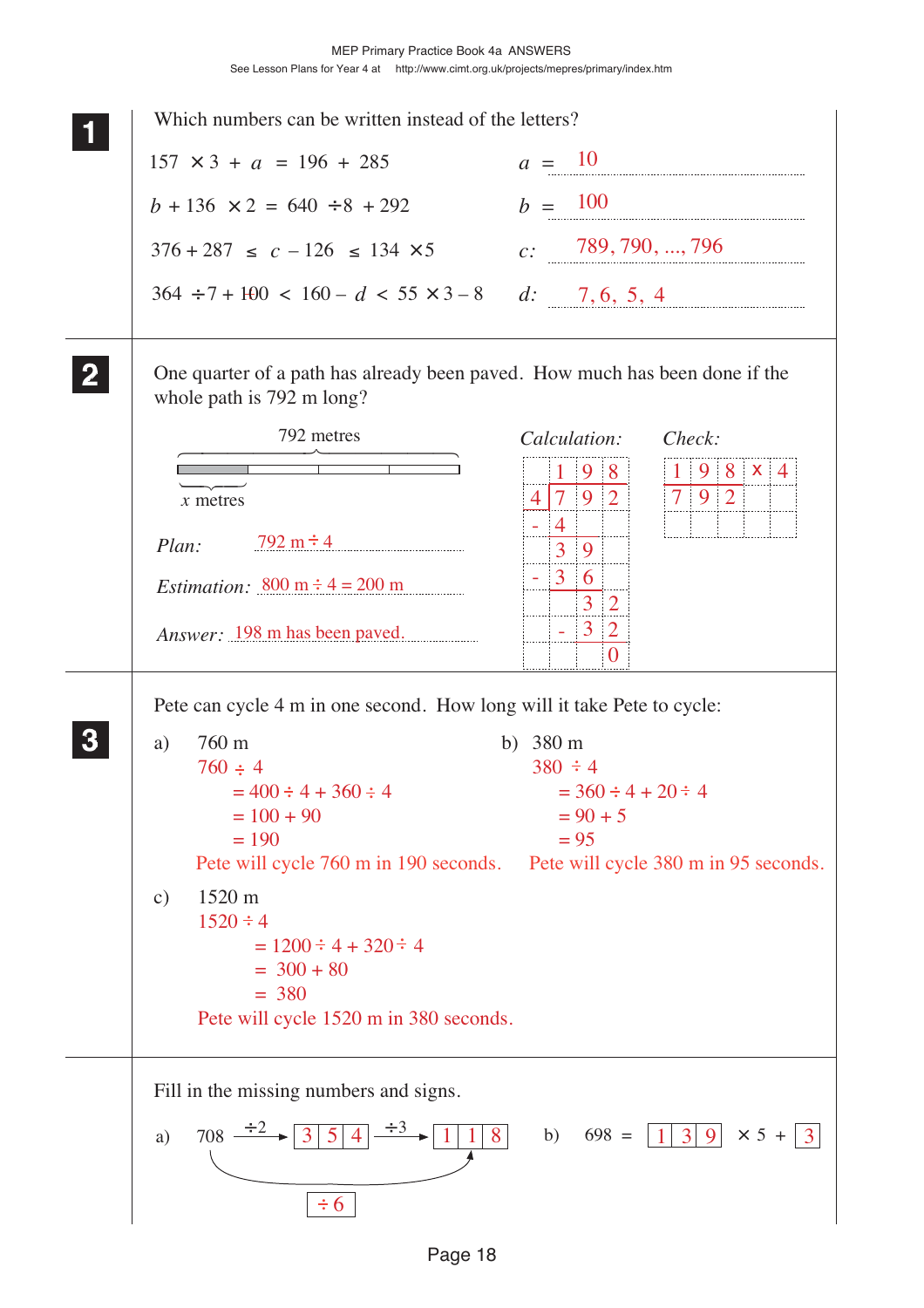Write the numbers from 200 to 220 in the correct column in the table. Draw dots on the graph to show the remainders.

**1 11 11**

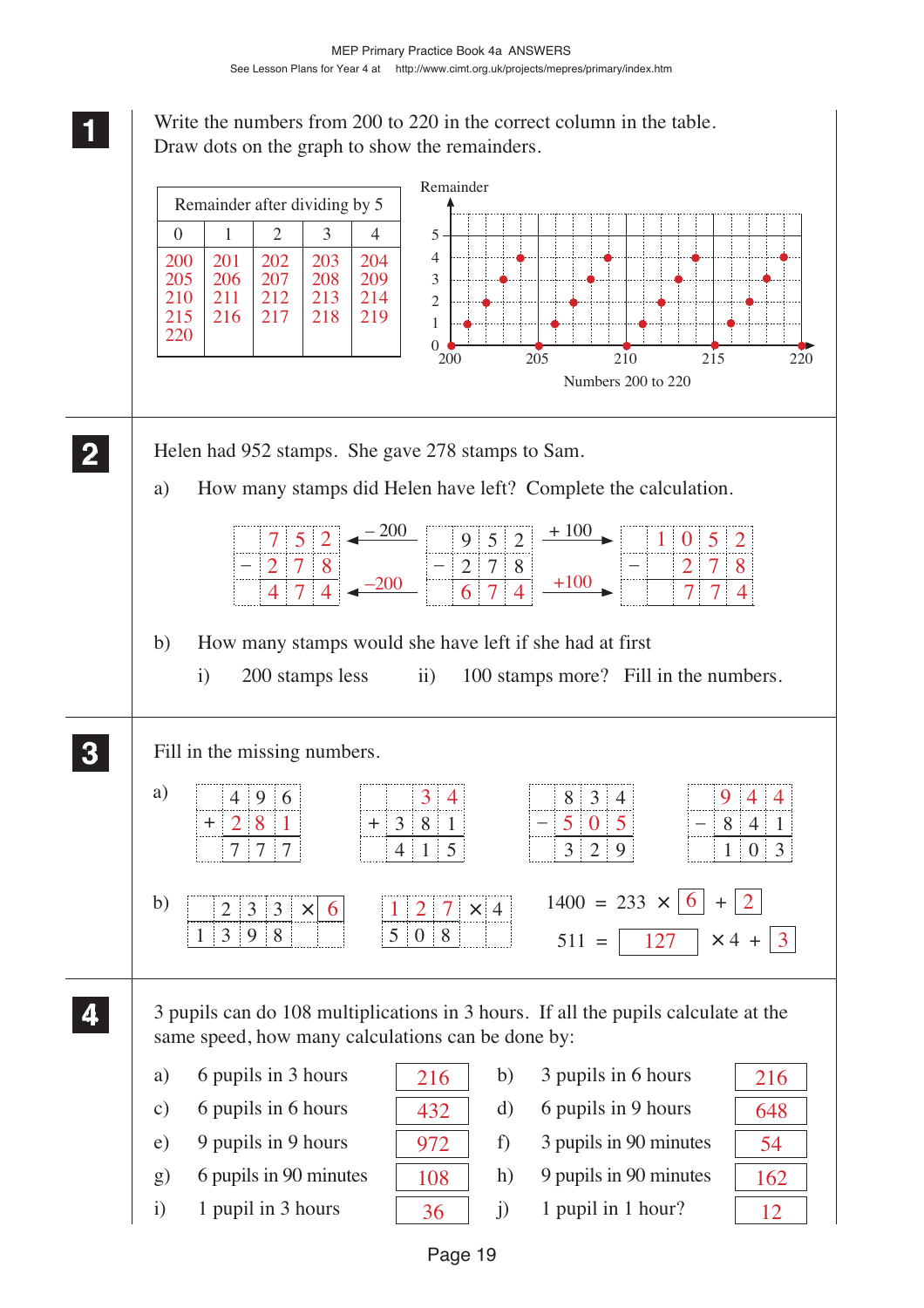MEP Primary Practice Book 4a ANSWERS

See Lesson Plans for Year 4 at http://www.cimt.org.uk/projects/mepres/primary/index.htm

Do the calculations in your exercise book. Write the answers in the boxes. a) Which number is four times as much as 164? b) Four times a number is 164. What is the number? c) Which number is 1 quarter of 456? d) One quarter of a number is 456. What is the number? 656 41 114 1824

Complete the tables. Write the rules in different ways.

**1 11 11**

**2 22 22**

**4 44 44**

**3 33 33**

| a)                                 | $\boldsymbol{a}$           | 5              | 120              | 78             | 25             | 140                      | 12                   |                | 45   240   199 |                | 182          |  |  |
|------------------------------------|----------------------------|----------------|------------------|----------------|----------------|--------------------------|----------------------|----------------|----------------|----------------|--------------|--|--|
|                                    | $\boldsymbol{b}$           | 235            | 120              | 162            | 215            | 100                      | 228                  | 195            | $\overline{0}$ | 41             | 58           |  |  |
|                                    |                            |                | $a = 240 - b$    |                |                | $b = 240 - a$            |                      |                |                |                |              |  |  |
| b)                                 | $\boldsymbol{\mathcal{X}}$ | $\overline{7}$ | $\overline{2}$   | 100            | 5 <sup>5</sup> | 20                       | $\overline{0}$       | $\overline{4}$ | 9              | $\mathfrak{S}$ | 70           |  |  |
|                                    | $\mathcal{Y}$              | 49             | 14               | 700            | 35             | 140                      | $\boldsymbol{0}$     | 28             | 63             | 35             | 490          |  |  |
| $y = 7x (7 x x)$<br>$x = y \div 7$ |                            |                |                  |                |                |                          |                      |                |                |                |              |  |  |
| $\circ$ )                          | $\mathcal{U}$              | 5              | 20               | 50             | 10             | 25                       | 100                  | $\overline{4}$ | 200            | 40             | $\mathbf{1}$ |  |  |
|                                    | $\mathcal V$               | 40             | 10               | $\overline{4}$ | 20             | 8                        | $2 \mid$             | $50\,$         | $\mathbf{1}$   | 5              | 200          |  |  |
|                                    |                            |                | $u = 200 \div v$ |                |                | $v = 200 \div u$         |                      |                |                |                |              |  |  |
| d)                                 | $\mathfrak{m}$             | 725            | 40               | 1205           | 75             |                          | 600   1000   999   1 |                |                | 1850 1901      |              |  |  |
|                                    | $\boldsymbol{n}$           | 1275           | 1960             | 795            |                | 1925 1400 1000 1001 1999 |                      |                |                | 150            | 99           |  |  |
|                                    |                            |                | $m = 2000 - n$   |                |                |                          |                      | $n = 2000 - m$ |                |                |              |  |  |
|                                    |                            |                |                  |                |                |                          |                      |                |                |                |              |  |  |

List the positive whole numbers which make the inequalities true.

|  | a) $10 \times 100 < \blacksquare < 201 \times 5$ $\blacksquare$ : $\frac{1001, 1002, 1003, 1004}{\ldots}$                                                                                                                                                                                                                                                                                                            |
|--|----------------------------------------------------------------------------------------------------------------------------------------------------------------------------------------------------------------------------------------------------------------------------------------------------------------------------------------------------------------------------------------------------------------------|
|  | b) $125 \div 5 \leq \mathcal{D} < 210 \div 7$ $\mathcal{D}_0: \dots, \dots, \dots, \dots, 25, 26, 27, 28, 29$                                                                                                                                                                                                                                                                                                        |
|  | c) $4 \times 60 - 4 \times 58 > \bigcirc$ $\bigcirc$ $\bigcirc$ $\bigcirc$ $\bigcirc$ $\bigcirc$ $\bigcirc$ $\bigcirc$ $\bigcirc$ $\bigcirc$ $\bigcirc$ $\bigcirc$ $\bigcirc$ $\bigcirc$ $\bigcirc$ $\bigcirc$ $\bigcirc$ $\bigcirc$ $\bigcirc$ $\bigcirc$ $\bigcirc$ $\bigcirc$ $\bigcirc$ $\bigcirc$ $\bigcirc$ $\bigcirc$ $\bigcirc$ $\bigcirc$ $\bigcirc$ $\bigcirc$ $\bigcirc$ $\bigcirc$ $\bigcirc$ $\bigcirc$ |
|  |                                                                                                                                                                                                                                                                                                                                                                                                                      |

A baker needs 7 eggs to make a cake. He has 150 eggs. How many cakes can he bake and how many eggs will be left over?

*Answer*: The baker can make 21 cakes with 3 eggs left over.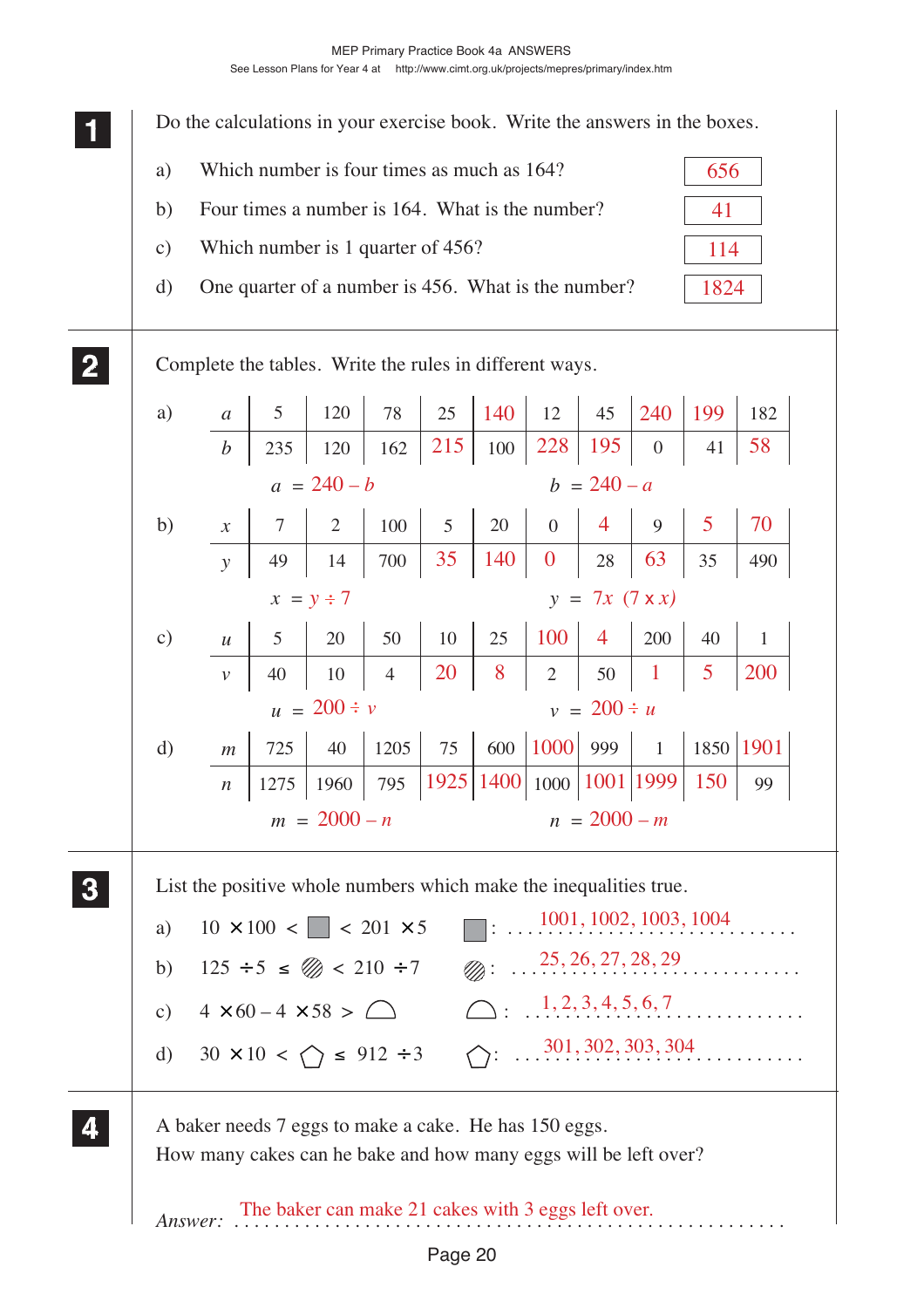|               | Fill in the missing numbers and units.                                                                                               |
|---------------|--------------------------------------------------------------------------------------------------------------------------------------|
| a)            | $3 m 35 cm =$<br>335<br>$5 m 70 cm = 570$<br>b)<br>cm<br>cm                                                                          |
| $\mathbf{c})$ | $198 \text{ cm} =$<br>$609 \text{ cm} = 6$<br>98<br>$\mathbf{d}$<br>9<br>cm<br>m<br>cm<br>m                                          |
| e)            | 8 cm 4 mm<br>f)<br>$1 m 32 cm 5 mm = 1325$<br>84<br>mm<br>$=$<br>mm                                                                  |
| g)            | $1273$ mm =<br>$\overline{3}$<br>27<br>cm<br>mm<br>m                                                                                 |
| h)            | $1905$ mm =<br>90<br>5<br>${\rm m}$<br>cm<br>mm                                                                                      |
|               | Fill in the missing numbers and units.                                                                                               |
| a)            | 3 litres 42 cl = $ 342$<br>6 litres 58 cl = $658$<br>cl<br>b)<br>cl                                                                  |
| $\mathbf{c})$ | $824 \text{ cl } =$<br>$703 \text{ cl } = 7$<br>litres<br>24<br>cl<br>3<br>d)<br>8<br>litres<br>cl                                   |
| e)            | $f$ )<br>1 litre 63 cl 5 ml =<br>1 litre 4 cl 8 ml = $1048$<br>1635<br>ml<br>$\lfloor m \rfloor$                                     |
| $\mathbf{g}$  | $1546$ ml =<br>litre<br>54<br>ml<br><sub>c</sub> l<br>1<br>6                                                                         |
| h)            | $1038$ ml =<br>litre<br>3<br>cl<br>ml<br>8                                                                                           |
|               | Fill in the missing numbers and units.                                                                                               |
| a)            | $1 \text{ kg } 806 \text{ g}$<br><b>1806</b><br>b)<br>$1 \text{ kg } 257 \text{ g} = 1257$<br>$=  $<br>g<br>g                        |
| $\mathbf{c})$ | $1300 g =$<br>$1604 g = 1   kg$<br>300<br>$\mathbf{d}$<br>604<br>kg <sub>2</sub><br>g<br>g                                           |
| e)            | $1320 g =$<br>320<br>f<br>$1001 g =$<br>kg <sub>1</sub><br>kg <sub>1</sub><br>g<br>-1<br>g                                           |
| g)            | 624<br>h) $1479 g =$<br>$1624 g =$<br>kg<br>kg<br>$\overline{1}$<br>479<br>g<br>g                                                    |
|               | Write plans and do the calculations in your exercise book. Fill in the answers.                                                      |
| a)            | Freddy Frog jumped 120 cm 5 mm, then another<br>2 m 34 cm 8 mm<br>1 m 14 cm 3 mm. How far did he jump altogether?                    |
| b)            | <i>Peter Pelican drank 1 litre 143 ml of water and his son</i><br>93 cl 3 ml<br>drank 210 ml less. How much water did his son drink? |
| $\mathbf{c})$ | If one egg weighs 60 g, what is the weight of 31 eggs?<br>1 kg 860 g                                                                 |
| d)            | Sammy Snail takes 5 minutes to move 1950 mm.<br>39 cm<br>How far can he move in 1 minute?                                            |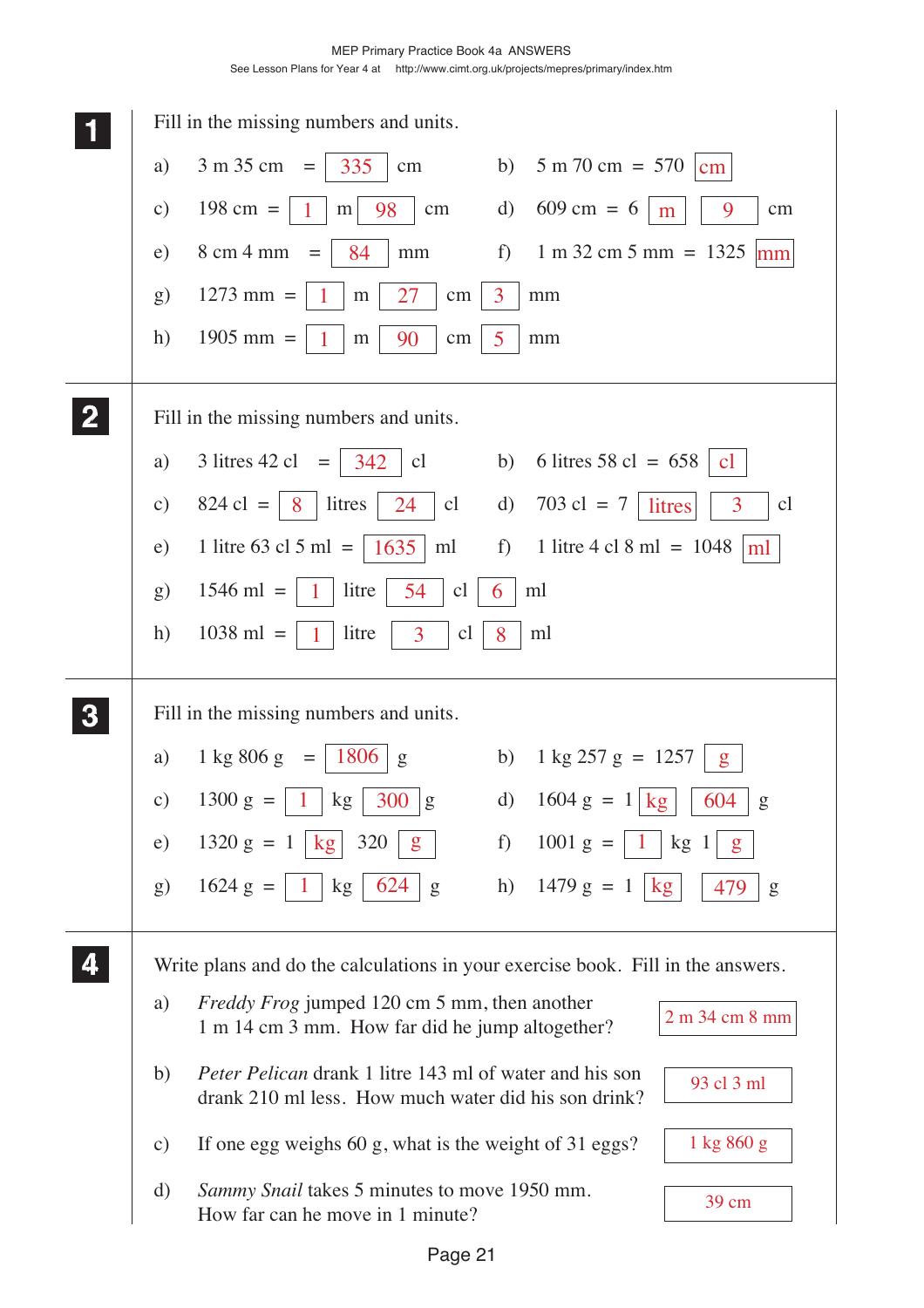MEP Primary Practice Book 4a ANSWERS See Lesson Plans for Year 4 at http://www.cimt.org.uk/projects/mepres/primary/index.htm

|                | Join up the quantities to the tools you would use to measure them.                                                                                    |
|----------------|-------------------------------------------------------------------------------------------------------------------------------------------------------|
|                | $34\,\mathrm{cl}$<br>$3$ kg 480 g)<br>5 hours 15 minutes<br>1 m 52 cm                                                                                 |
|                | $I$ litre                                                                                                                                             |
| $\overline{2}$ | Join up the measures to the matching units.                                                                                                           |
|                | centilitre<br>capacity<br>metre,<br>kilogram,<br>time<br>minute                                                                                       |
|                | litre <sup>-</sup><br>length<br>gram                                                                                                                  |
|                | centimetre<br>mass<br>day                                                                                                                             |
| $\mathbf{3}$   | Fill in the missing numbers and units.                                                                                                                |
|                | $439 \text{ cm} =$<br>12 m 6 cm<br>1206<br>a)<br>39<br>$=$<br>${\rm m}$<br>cm<br>cm<br>4                                                              |
|                | $1831 \text{ mm} = 1$<br>$1 m 67 mm =$<br>b)<br>83<br>cm $1 \vert \text{mm} \vert$<br>1067<br>mm<br>m                                                 |
|                | $1210 g =$<br>$1 \text{ kg } 340 \text{ g } = 1340$<br>kg<br>$\mathbf{c})$<br>210<br>g<br>$g_{\parallel}$                                             |
|                | 1942 ml = $\begin{vmatrix} 1 \\ 1 \end{vmatrix}$ litre $\begin{vmatrix} 942 \\ 1 \end{vmatrix}$<br>1 litre 86 ml = $1086$<br>$\mathbf{d}$<br>ml<br>ml |
|                | 11 minutes $=$<br>seconds<br>$4 \text{ hrs } 27 \text{ min } =$<br>min<br>e)<br>660<br>267                                                            |
|                | 10 min 40 sec = $640$<br>$372$ seconds =<br>min<br>f)<br>6<br>12<br>sec<br>sec                                                                        |
|                | June = $4$ weeks 2<br>days<br>$January =$<br>weeks<br>$\overline{3}$<br>$\mathbf{g}$<br>days<br>$\overline{4}$                                        |
|                | Write in the missing numbers. (They need only be approximate.)                                                                                        |
|                | Today's date: $(\text{day})$ / $(\text{month})$ / $(\text{year})$                                                                                     |
|                | My height:<br>$\ldots \ldots \ldots \ldots \text{ cm} = \ldots \ldots \text{ m} \ldots \ldots \text{ cm}$                                             |
|                | My weight: $\dots\dots\dots\dots\dots\dots\dots\dots$<br>Length of my step: $\dots \dots \dots$                                                       |
|                | Length of my span: $\dots \dots \dots$<br>My age: $\dots$ years $\dots$ months                                                                        |
|                | Length of my foot: $\dots\dots\dots\dots$<br>I go to bed at: $\dots \dots \dots \dots \dots \dots \dots$                                              |
|                | I sleep for:  per day<br>I get up at: $\dots \dots \dots \dots \dots \dots \dots$                                                                     |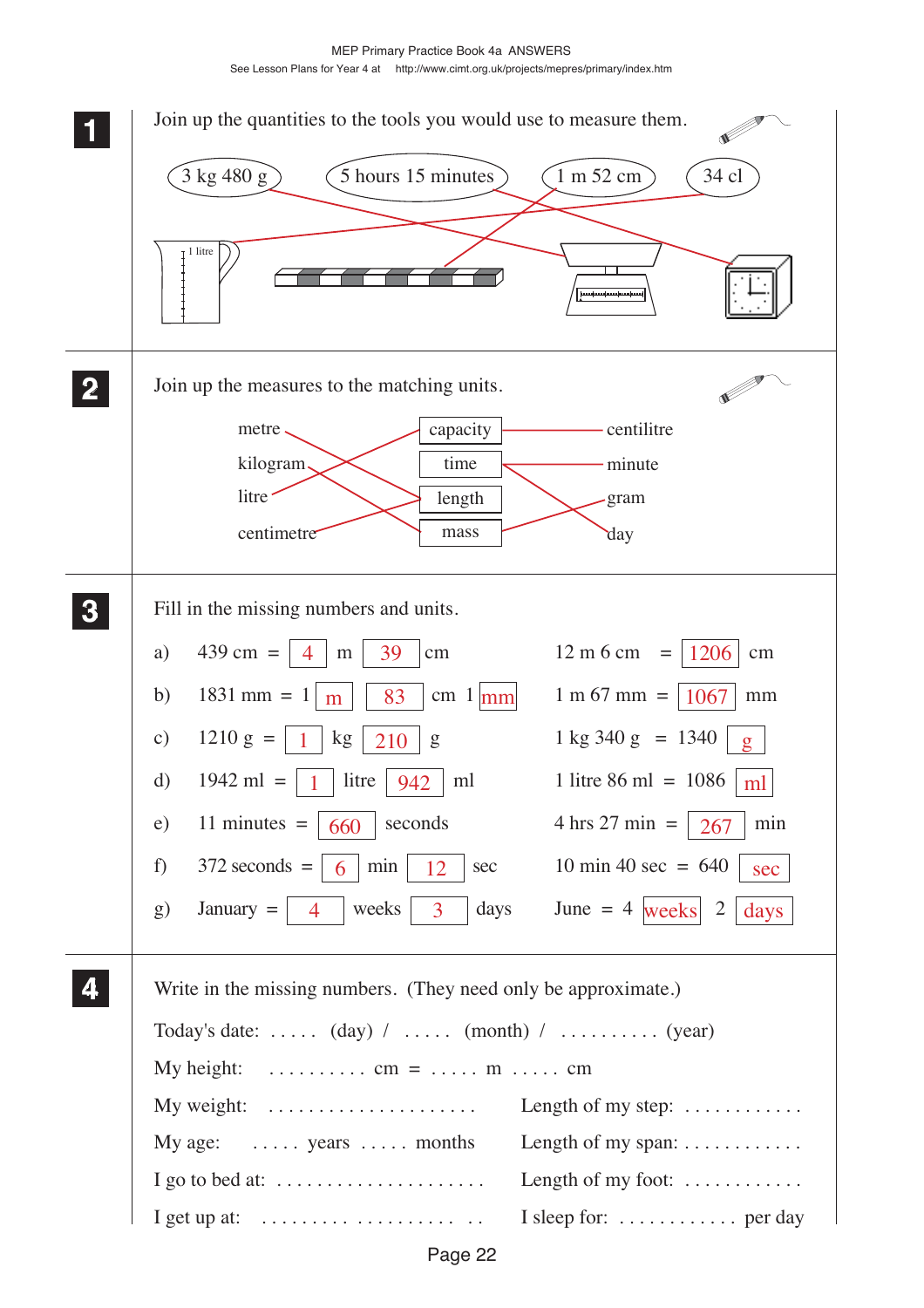|               | Fill in the missing numbers.         |                        |                                                               |                                                                                                                                                                                                                                                                                                                                                                          |
|---------------|--------------------------------------|------------------------|---------------------------------------------------------------|--------------------------------------------------------------------------------------------------------------------------------------------------------------------------------------------------------------------------------------------------------------------------------------------------------------------------------------------------------------------------|
| a)            | $1500 \text{ m} =$<br>$\overline{1}$ | km                     | 500<br>m                                                      | $1 \text{ km } 480 \text{ m } = 1480$<br>m                                                                                                                                                                                                                                                                                                                               |
| b)            | $1300 g =$<br>$\mathbf{1}$           | kg                     | 300<br>g                                                      | $1 \text{ kg } 290 \text{ g} =$<br>1290<br>g                                                                                                                                                                                                                                                                                                                             |
| $\mathbf{c})$ | $1640$ mm =<br>1.                    | ${\rm m}$              | 640<br>mm                                                     | $1 m 517 mm =$<br>1517<br>mm                                                                                                                                                                                                                                                                                                                                             |
| d)            | $1240$ ml =<br>$\mathbf{1}$          | litres                 | 240<br>ml                                                     | 1 litre 804 ml $=$<br>1804<br>ml                                                                                                                                                                                                                                                                                                                                         |
| e)            | $640$ minutes $=$                    | hrs<br>10 <sup>1</sup> | 40<br>min                                                     | 10 hrs 56 min $=$<br>min<br>656                                                                                                                                                                                                                                                                                                                                          |
| f)            | 90 days = $ 12 $                     | weeks                  | days<br>6                                                     | 50 weeks 6 days $=$ 356<br>days                                                                                                                                                                                                                                                                                                                                          |
| a)            |                                      |                        |                                                               | $340 \text{ m} + 460 \text{ m} = .740 \text{ m} + 60 \text{ m} = 800 \text{ m}$<br>$950 \text{ m} + 320 \text{ m} = 1270 \text{ m} = 1 \text{ km } 270 \text{ m}$<br>$1 \text{ km } 50 \text{ m} + 406 \text{ m} = 0.1 \text{ km } 456 \text{ m } 0.0001 \text{ m}$<br>$1 \text{ km } 240 \text{ m} - 1040 \text{ m} = .1240 \text{ m} - 1040 \text{ m} = 200 \text{ m}$ |
| b)            |                                      |                        |                                                               | $810 \text{ ml} + 190 \text{ ml} = .1000 \text{ ml} = .1 \text{ litre} \dots \dots \dots \dots \dots \dots \dots \dots \dots \dots$<br>$450 \text{ ml} + 870 \text{ ml} = .1320 \text{ ml} = 1 \text{ litre} 320 \text{ ml} \dots \dots \dots \dots \dots \dots$                                                                                                         |
| $\mathbf{c})$ |                                      |                        |                                                               |                                                                                                                                                                                                                                                                                                                                                                          |
|               |                                      |                        | Fill in the missing numbers to show how much time has passed. |                                                                                                                                                                                                                                                                                                                                                                          |
| a)            | 7 hours 45 min                       | to                     | 12 hours 15 min :                                             | hours<br>$\overline{4}$<br>30<br>min                                                                                                                                                                                                                                                                                                                                     |
| b)            | 15 hours 30 min                      | to                     | 17 hours 50 min :                                             | hours<br>$\overline{2}$<br>20<br>min                                                                                                                                                                                                                                                                                                                                     |
| $\mathbf{c})$ | 6.30 am                              | to                     | 2.40 pm :                                                     | hours<br>min<br>8<br>10                                                                                                                                                                                                                                                                                                                                                  |
| $\mathbf{d}$  | 08:40:00                             | to                     | 15:10:00:                                                     | hours<br>30<br>6<br>min                                                                                                                                                                                                                                                                                                                                                  |
| e)            | 10:25:00                             | to                     | $ 14:40:00 $ :                                                | 4 hours 15 minutes                                                                                                                                                                                                                                                                                                                                                       |
| f)            | 2:10:00                              | to                     | 3:20:00:                                                      | 1 hour 10 minutes                                                                                                                                                                                                                                                                                                                                                        |
|               |                                      |                        | Page 23                                                       |                                                                                                                                                                                                                                                                                                                                                                          |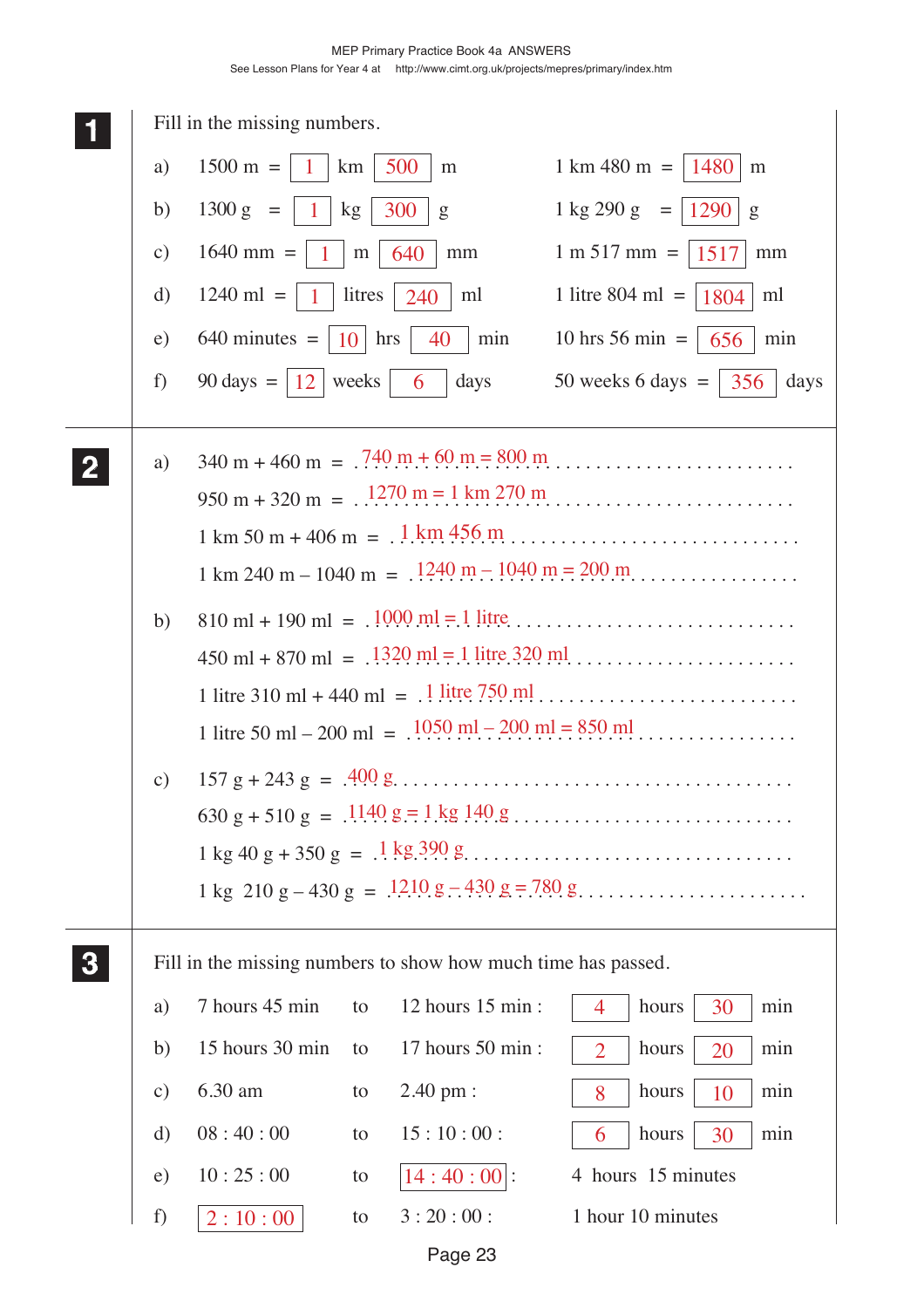| a)            |                                                                                                                                                                                                                                                                         |                      | A ball bearing weighs 30 g. What is the weight of 451 ball bearings?                                                                                                                                |                                                       |  |          |             |                                |              |  |  |
|---------------|-------------------------------------------------------------------------------------------------------------------------------------------------------------------------------------------------------------------------------------------------------------------------|----------------------|-----------------------------------------------------------------------------------------------------------------------------------------------------------------------------------------------------|-------------------------------------------------------|--|----------|-------------|--------------------------------|--------------|--|--|
|               |                                                                                                                                                                                                                                                                         |                      |                                                                                                                                                                                                     |                                                       |  |          |             |                                |              |  |  |
| b)            |                                                                                                                                                                                                                                                                         |                      | A snail moves at a speed of 6 cm per minute. How far will it have gone<br>after 3 hours 7 minutes?                                                                                                  |                                                       |  |          |             |                                |              |  |  |
|               |                                                                                                                                                                                                                                                                         |                      | <i>Plan:</i> $(3 \times 60 + 7) \times 6$ cm <i>Answer:</i> $11 \text{ m} 22 \text{ cm}$                                                                                                            |                                                       |  |          |             |                                |              |  |  |
| $\mathbf{c})$ |                                                                                                                                                                                                                                                                         |                      | Grandma made 17 litres of tomato sauce and poured it into 70 cl bottles.<br>How many bottles did she fill?                                                                                          |                                                       |  |          |             |                                |              |  |  |
|               | <i>Plan:</i> $(17 \times 100)$ cl: 70 <i>Answer:</i> $\therefore$ 24 bottles $(20 \text{ cl of } \text{sauce } \text{was left.})$<br>Mum bought 14 m 36 cm of material and made 4 tablecloths, all the<br>same size. How much material did she use for each tablecloth? |                      |                                                                                                                                                                                                     |                                                       |  |          |             |                                |              |  |  |
| d)            |                                                                                                                                                                                                                                                                         |                      |                                                                                                                                                                                                     |                                                       |  |          |             |                                |              |  |  |
|               |                                                                                                                                                                                                                                                                         |                      | <i>Plan:</i> $14 \text{ m } 36 \text{ cm } \div 4$ <i>Answer:</i> $3 \text{ m } 59 \text{ cm}$                                                                                                      |                                                       |  |          |             |                                |              |  |  |
|               |                                                                                                                                                                                                                                                                         |                      | She cut 4 pieces from it, each 124 cm long.<br>What length of ribbon was left?<br><i>Plan:</i> $9 \text{ m } 24 \text{ cm} - 4 \times 124 \text{ cm}$ . <i>Answer:</i> $4 \text{ m } 28 \text{ cm}$ | Mary had a length of ribbon which measured 9 m 24 cm. |  |          |             |                                | $\gamma$     |  |  |
|               |                                                                                                                                                                                                                                                                         |                      | A train travels at a speed of 20 m per second on average. Complete the tables.                                                                                                                      |                                                       |  |          |             |                                |              |  |  |
| a)            |                                                                                                                                                                                                                                                                         |                      | بعجوا لأججوا لأججوا لأجحيه                                                                                                                                                                          |                                                       |  | b)       |             | بإعجاب لانعجاب لأبعجاب لأبعجان |              |  |  |
|               | Journey time                                                                                                                                                                                                                                                            |                      | Distance                                                                                                                                                                                            |                                                       |  |          | Distance    |                                | Journey time |  |  |
|               | 30 seconds                                                                                                                                                                                                                                                              |                      | $600 \text{ m}$                                                                                                                                                                                     |                                                       |  |          | 120 metres  |                                | 6 seconds    |  |  |
|               | 1 minute                                                                                                                                                                                                                                                                |                      | 1200 m                                                                                                                                                                                              |                                                       |  |          | 200 metres  |                                | 10 seconds   |  |  |
|               |                                                                                                                                                                                                                                                                         | 1 and a half minutes | 1800 m                                                                                                                                                                                              |                                                       |  |          | 600 metres  |                                | 30 seconds   |  |  |
|               | 50 seconds                                                                                                                                                                                                                                                              |                      | 1000 m                                                                                                                                                                                              |                                                       |  |          | 1200 metres |                                | 60 seconds   |  |  |
|               | 45 seconds                                                                                                                                                                                                                                                              |                      | 900 m                                                                                                                                                                                               |                                                       |  |          | 2000 metres |                                | 100 seconds  |  |  |
|               |                                                                                                                                                                                                                                                                         |                      | One litre of oil has mass 900 g. Complete the table.                                                                                                                                                |                                                       |  |          |             |                                |              |  |  |
|               | Capacity                                                                                                                                                                                                                                                                | 10 cl                | $30$ cl                                                                                                                                                                                             | 1150 cl $\vert$                                       |  | 2 litres |             | 200 ml 10 litres 1000 ml       |              |  |  |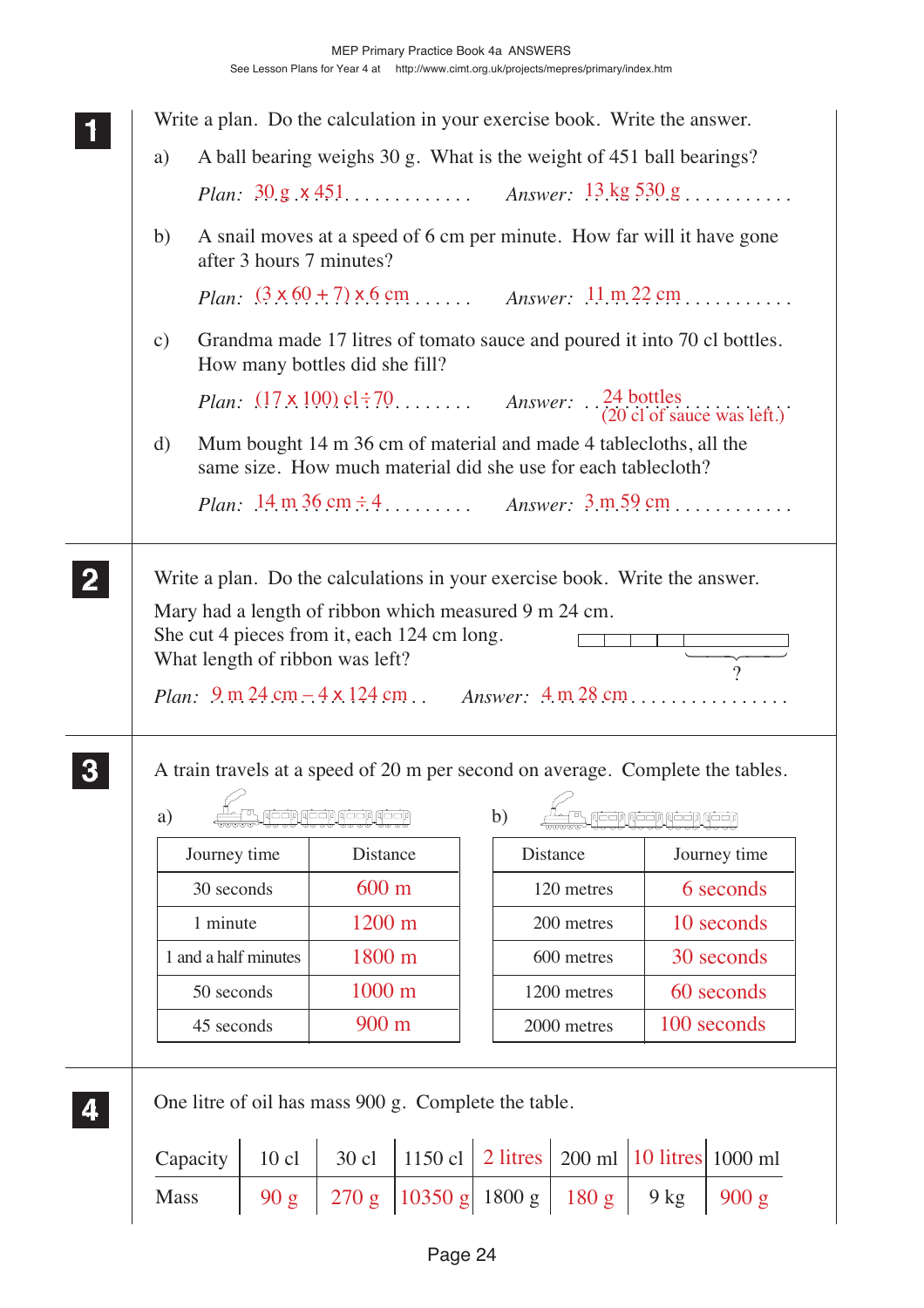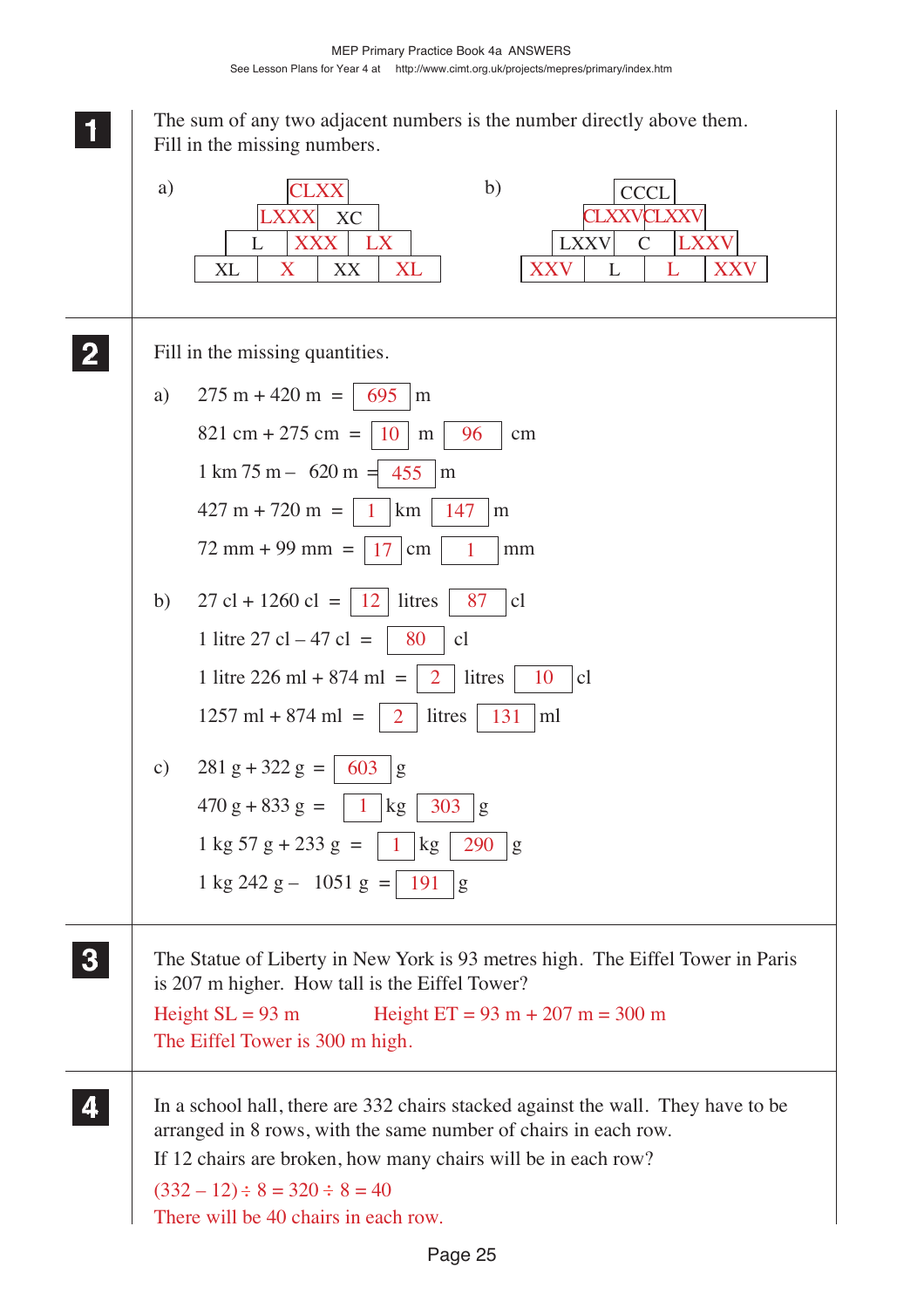| Number<br>1083<br>1803<br>1978<br>3<br>7<br>8<br>8<br>8<br>9<br>1<br>$\boldsymbol{0}$<br>1<br>$\overline{0}$<br>Digit value<br>$\mathbf{1}$<br>7T<br>8 U<br>$1$ Th<br>8 T<br>$1$ Th<br>8H<br>0T<br>Place value<br>9 H<br>0 <sub>H</sub><br>3U<br>1Th<br>$\overline{3}$<br>900<br>70<br>8<br>1000<br>80<br>1000<br>800<br>$\boldsymbol{0}$<br>$\theta$<br>Real value<br>1000<br>Join up the numbers to their approximate position on the number line.<br>a)<br>400<br>600<br>700<br>800<br>900<br>1000<br>500<br>751<br>507<br>685<br>423<br>892<br>977<br>1089<br>b)<br>Write the next smaller and greater whole tens and hundreds in the boxes.<br>423<br>400<br>430<br>420<br>500<br>$\prec$<br>$\,<$<br>$\lt$<br>$\,<\,$<br>507<br>500<br>500<br>510<br>600<br>$\lt$<br>$\,<$<br>$=$<br>$\,<\,$<br>685<br>600<br>680<br>690<br>700<br>$\,<\,$<br>$\,<$<br>$\,<\,$<br>$\,<\,$<br>751<br>700<br>760<br>750<br>$\,<$<br>800<br>$\,<\,$<br>$\lt$<br>$\,<\,$<br>892<br>900<br>800<br>890<br>900<br>$\,<\,$<br>$\,<$<br>$\,<\,$<br>$=$<br>977<br>900<br>970<br>980<br>1000<br>$\,<$<br>$\,<\,$<br>$\prec$<br>$\,<\,$<br>< 1089<br>1000<br>1080<br>1090<br>1100<br>$\,<$<br>$\,<\,$<br>$\,<\,$<br>Continue the sequence.<br>E.g.<br>a)<br>10, 5, 20, 10, 40, 20, $\frac{80}{100}$ , 40, 160, 80, 320, 160<br>b)<br>$\mathbf{c})$<br>$\mathbf{d}$<br>e)<br>Compare the quantities. Write in the missing signs. | Complete the table. Follow the example. |  |  |  |  |  |  |  |              |
|-----------------------------------------------------------------------------------------------------------------------------------------------------------------------------------------------------------------------------------------------------------------------------------------------------------------------------------------------------------------------------------------------------------------------------------------------------------------------------------------------------------------------------------------------------------------------------------------------------------------------------------------------------------------------------------------------------------------------------------------------------------------------------------------------------------------------------------------------------------------------------------------------------------------------------------------------------------------------------------------------------------------------------------------------------------------------------------------------------------------------------------------------------------------------------------------------------------------------------------------------------------------------------------------------------------------------------------------------------------------------------------------------------------|-----------------------------------------|--|--|--|--|--|--|--|--------------|
|                                                                                                                                                                                                                                                                                                                                                                                                                                                                                                                                                                                                                                                                                                                                                                                                                                                                                                                                                                                                                                                                                                                                                                                                                                                                                                                                                                                                           |                                         |  |  |  |  |  |  |  |              |
|                                                                                                                                                                                                                                                                                                                                                                                                                                                                                                                                                                                                                                                                                                                                                                                                                                                                                                                                                                                                                                                                                                                                                                                                                                                                                                                                                                                                           |                                         |  |  |  |  |  |  |  | 3            |
|                                                                                                                                                                                                                                                                                                                                                                                                                                                                                                                                                                                                                                                                                                                                                                                                                                                                                                                                                                                                                                                                                                                                                                                                                                                                                                                                                                                                           |                                         |  |  |  |  |  |  |  | 3U           |
|                                                                                                                                                                                                                                                                                                                                                                                                                                                                                                                                                                                                                                                                                                                                                                                                                                                                                                                                                                                                                                                                                                                                                                                                                                                                                                                                                                                                           |                                         |  |  |  |  |  |  |  | 3            |
|                                                                                                                                                                                                                                                                                                                                                                                                                                                                                                                                                                                                                                                                                                                                                                                                                                                                                                                                                                                                                                                                                                                                                                                                                                                                                                                                                                                                           |                                         |  |  |  |  |  |  |  | 1100         |
|                                                                                                                                                                                                                                                                                                                                                                                                                                                                                                                                                                                                                                                                                                                                                                                                                                                                                                                                                                                                                                                                                                                                                                                                                                                                                                                                                                                                           |                                         |  |  |  |  |  |  |  |              |
| 18 m 32 cm<br>19 <sub>m</sub><br>1720 ml<br>b) 1 litre $320$ ml<br>a)<br>$\leq$<br>$\prec$<br>$4 \text{ kg}$ 460 g<br>176 cm<br>894 g<br>d) $1 \text{ m} 8 \text{ cm} 1 \text{ mm}$<br>$\mathbf{c})$<br>$\prec$                                                                                                                                                                                                                                                                                                                                                                                                                                                                                                                                                                                                                                                                                                                                                                                                                                                                                                                                                                                                                                                                                                                                                                                           |                                         |  |  |  |  |  |  |  |              |
| 48 days<br>5 weeks 3 days<br>f) 420 minutes<br>e)<br>$\vert > \vert$<br>$\lt$                                                                                                                                                                                                                                                                                                                                                                                                                                                                                                                                                                                                                                                                                                                                                                                                                                                                                                                                                                                                                                                                                                                                                                                                                                                                                                                             |                                         |  |  |  |  |  |  |  | 7 hrs 31 min |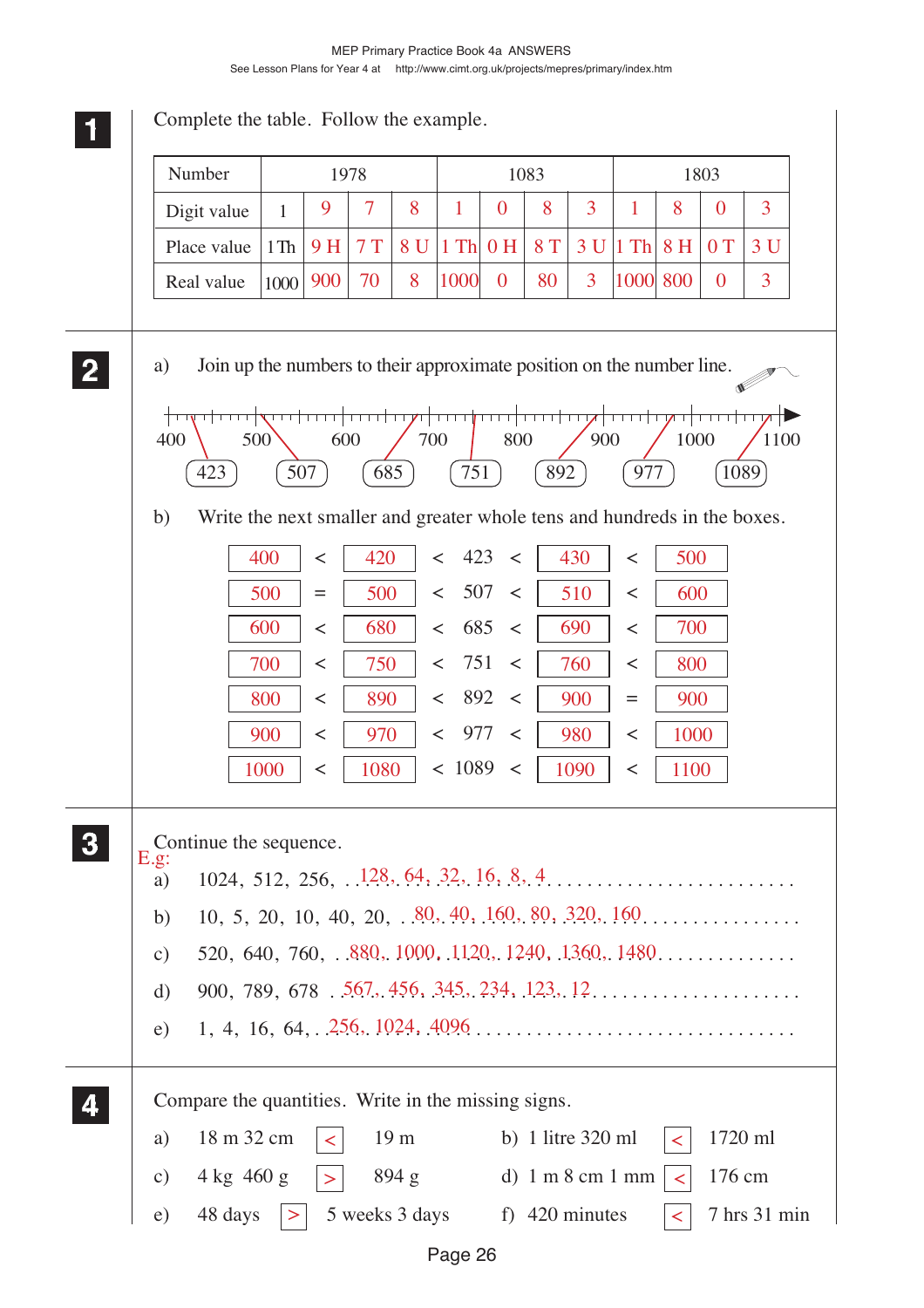MEP Primary Practice Book 4a ANSWERS

See Lesson Plans for Year 4 at http://www.cimt.org.uk/projects/mepres/primary/index.htm

|                |                 |                  | Practise addition.                                                                                                                                                                 |                |    |                  |                                                      |                                                     |     |     |               |      |                                                                                                                                                        |
|----------------|-----------------|------------------|------------------------------------------------------------------------------------------------------------------------------------------------------------------------------------|----------------|----|------------------|------------------------------------------------------|-----------------------------------------------------|-----|-----|---------------|------|--------------------------------------------------------------------------------------------------------------------------------------------------------|
|                | a)              |                  | $56 + 18 =$                                                                                                                                                                        | 74             |    |                  | $556 + 18 =$                                         | 574                                                 |     |     | $556 + 418 =$ | 974  |                                                                                                                                                        |
|                | b)              |                  | $43 + 29 =$                                                                                                                                                                        | 72             |    |                  | $243 + 29 =$                                         | 272                                                 |     |     | $243 + 929 =$ | 1172 |                                                                                                                                                        |
|                | $\mathcal{C}$ ) |                  | $37 + 48 =$                                                                                                                                                                        | 85             |    |                  | $937 + 48 =$                                         | 985                                                 |     |     | $937 + 548 =$ | 1485 |                                                                                                                                                        |
|                |                 |                  | Practise subtraction.                                                                                                                                                              |                |    |                  |                                                      |                                                     |     |     |               |      |                                                                                                                                                        |
|                | a)              |                  | $92 - 16 =$                                                                                                                                                                        | 76             |    |                  | $392 - 16 =$                                         | 376                                                 |     |     | $492 - 216 =$ | 276  |                                                                                                                                                        |
|                | b)              |                  | $63 - 27 =$                                                                                                                                                                        | 36             |    |                  | $863 - 27 =$                                         | 836                                                 |     |     | $863 - 127 =$ | 736  |                                                                                                                                                        |
|                | c)              |                  | $56 - 49 =$                                                                                                                                                                        | $\overline{7}$ |    |                  | $556 - 49 =$                                         | 507                                                 |     |     | $556 - 449 =$ | 107  |                                                                                                                                                        |
| 3              |                 |                  | In each sequence the difference between any term and the next term is the same.<br>Write the missing terms.                                                                        |                |    |                  |                                                      |                                                     |     |     |               |      |                                                                                                                                                        |
|                | a)              |                  |                                                                                                                                                                                    |                |    |                  |                                                      |                                                     |     |     |               |      | $\frac{1000}{1000}$ , $\frac{940}{1000}$ , $\frac{880}{1000}$ , $820$ , $760$ , $700$ , $\frac{640}{1000}$ , $\frac{580}{1000}$ , $\frac{520}{1000}$ , |
|                | b)              |                  |                                                                                                                                                                                    |                |    |                  |                                                      |                                                     |     |     |               |      | $\frac{100}{100}$ , $\frac{300}{1000}$ , $\frac{500}{1000}$ , $700$ , $900$ , $1100$ , $\frac{1300}{1000}$ , $\frac{1500}{1000}$ , $\frac{1700}{1000}$ |
|                | $\mathbf{c})$   |                  |                                                                                                                                                                                    |                |    |                  |                                                      |                                                     |     |     |               |      | $\frac{50}{100}$ , $\frac{220}{100}$ , $\frac{390}{100}$ , 560, 730, 900, $\frac{1070}{1000}$ , $\frac{1240}{1000}$ , $\frac{1410}{1000}$              |
|                | $\mathbf{d}$    |                  |                                                                                                                                                                                    |                |    |                  |                                                      |                                                     |     |     |               |      | $\frac{374}{10}$ , $\frac{360}{10}$ , $\frac{346}{10}$ , 332, 318, 304, $\frac{290}{10}$ , $\frac{276}{10}$ , $\frac{262}{10}$ ,                       |
|                | e)              |                  |                                                                                                                                                                                    |                |    |                  |                                                      |                                                     |     |     |               |      | $\frac{263}{1}$ , $\frac{275}{1}$ , 287, $\frac{299}{1}$ , 311, $\frac{323}{1}$ , $\frac{335}{1}$ , $\frac{347}{1}$ , $\frac{359}{1}$ ,                |
|                | a)              |                  | Solve the problems in your exercise book.<br>60 swallows are resting on the wire between two telegraph poles.<br>What weight is on the wire if each swallow weighs about 30 grams? |                |    |                  |                                                      | There is about $\overline{1}$ kg 800 g on the wire. |     |     |               |      |                                                                                                                                                        |
|                | b)              |                  | Every time we breathe in, we take about half a litre of air into our lungs.<br>We take a breath about 20 times every minute.<br>How much air do we breathe in during 30 minutes?   |                |    |                  | We breathe in about 300 litres of air in 30 minutes. |                                                     |     |     |               |      |                                                                                                                                                        |
|                | $\mathbf{c})$   |                  | A hare weighs about 8 kg and a brown bear can weigh 40 times as much.<br>What could be the weight of a brown bear?                                                                 |                |    |                  |                                                      | A brown bear could weigh about 320 kg.              |     |     |               |      |                                                                                                                                                        |
| 5 <sub>5</sub> |                 |                  | Work out a rule and complete the table. <i>Rule</i> : $c = 3 \times a + b$ .                                                                                                       |                |    |                  |                                                      |                                                     |     |     |               |      |                                                                                                                                                        |
|                |                 | $\boldsymbol{a}$ | $\mathbf{1}$                                                                                                                                                                       | 80             | 15 | 100              | 32                                                   | 140                                                 | 90  | 100 | 28            | 20   |                                                                                                                                                        |
|                |                 | $\boldsymbol{b}$ | $\overline{4}$                                                                                                                                                                     | $\overline{2}$ | 20 | $\boldsymbol{0}$ | $\overline{4}$                                       | 580                                                 | 200 | 200 | 320           | 10   |                                                                                                                                                        |
|                |                 | $\mathcal{C}$    | 7                                                                                                                                                                                  | 242            | 65 | 300              | 100                                                  | 1000                                                | 470 | 500 | 404           | 70   |                                                                                                                                                        |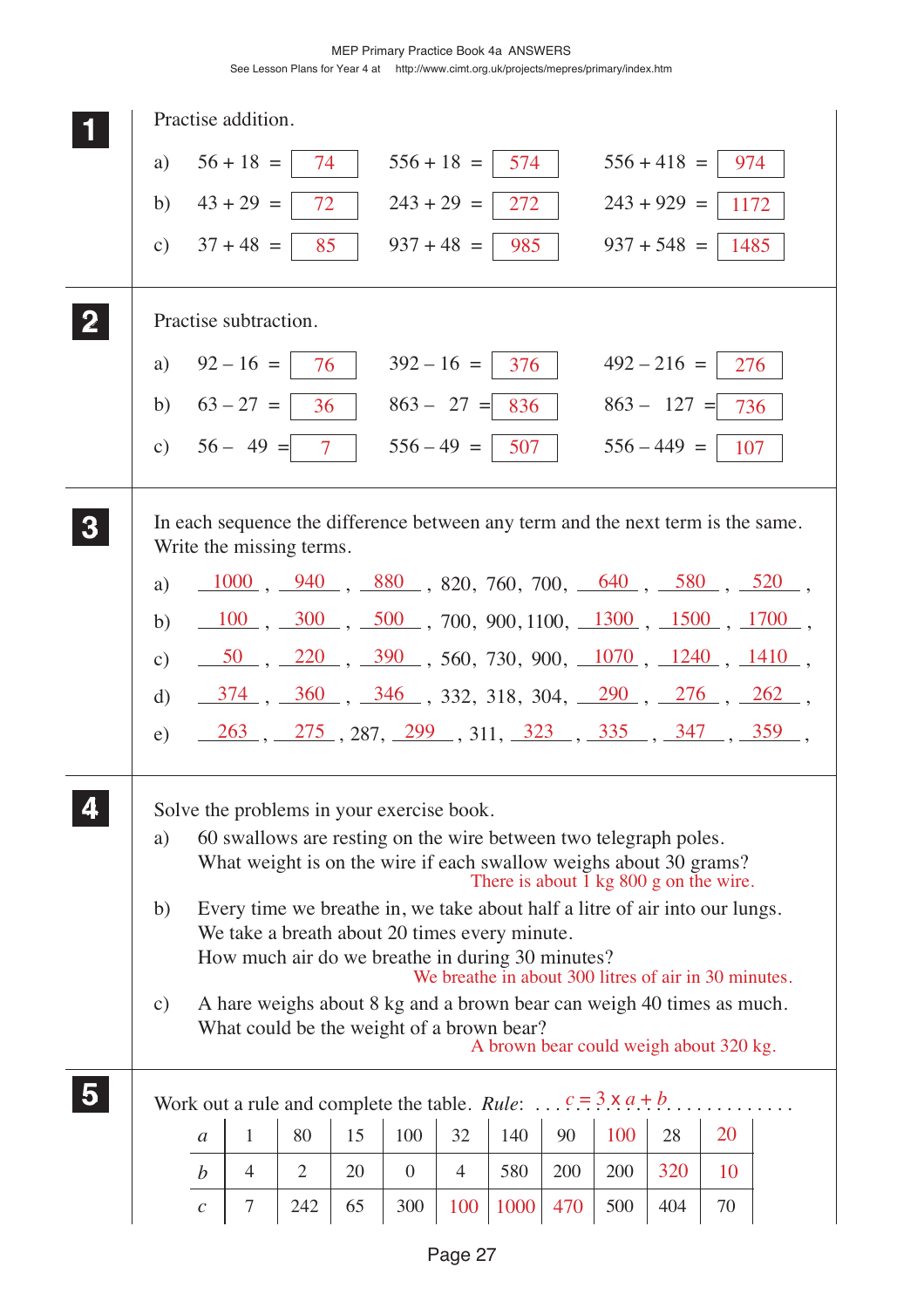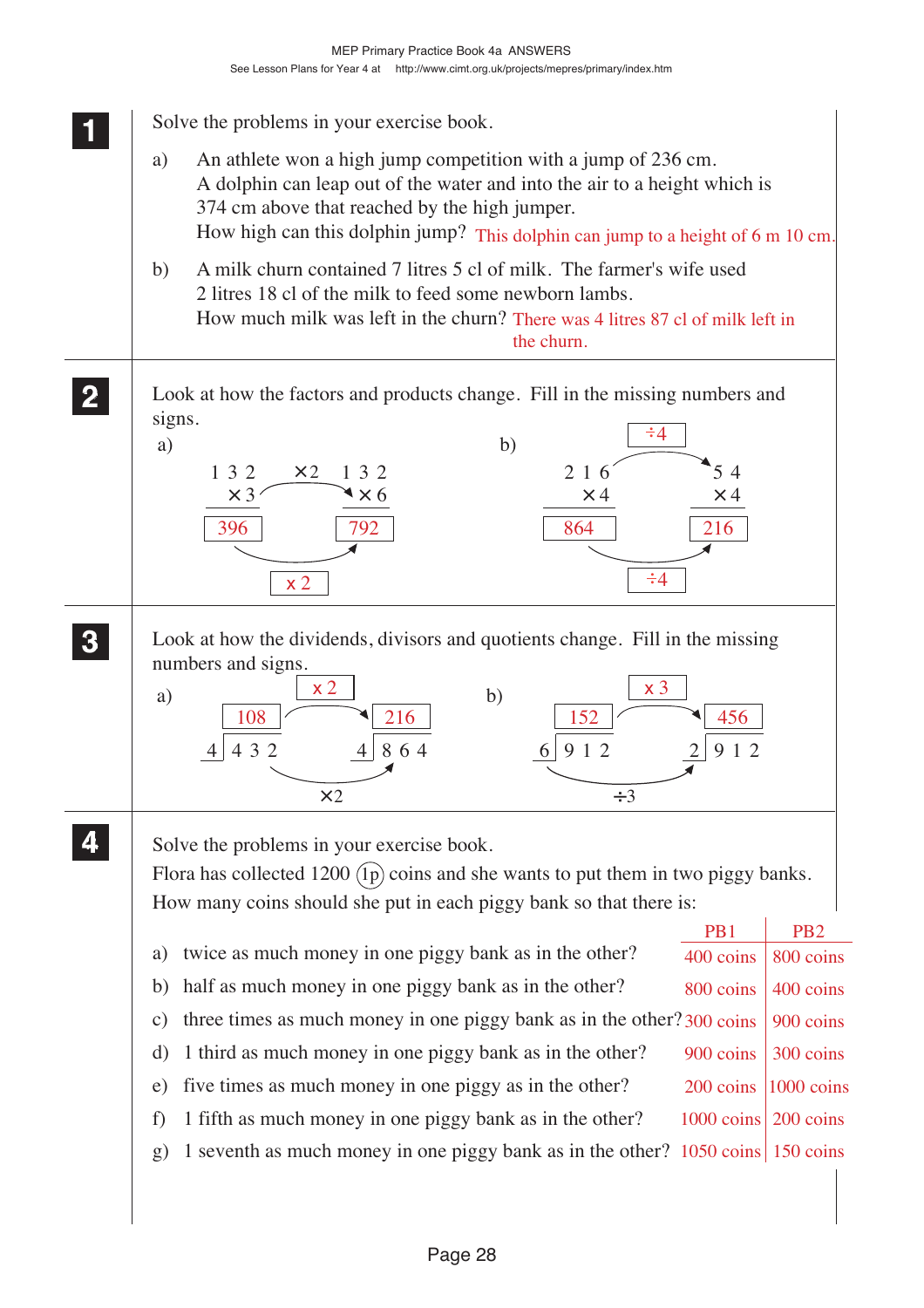MEP Primary Practice Book 4a ANSWERS

See Lesson Plans for Year 4 at http://www.cimt.org.uk/projects/mepres/primary/index.htm